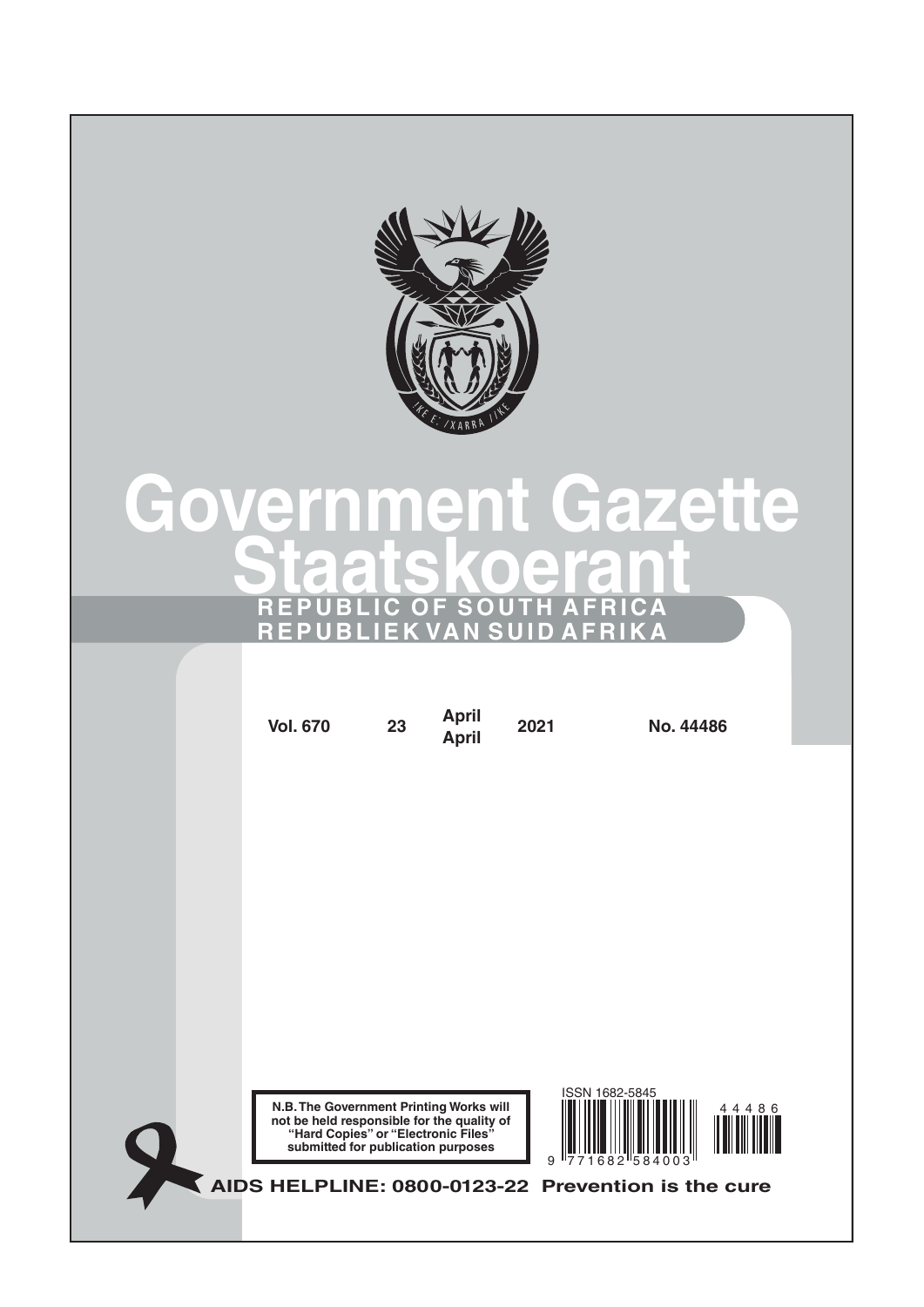## **IMPORTANT NOTICE:**

**The GovernmenT PrinTinG Works Will noT be held resPonsible for any errors ThaT miGhT occur due To The submission of incomPleTe / incorrecT / illeGible coPy.**

**no fuTure queries Will be handled in connecTion WiTh The above.**

### **Contents**

*Page Gazette*

*No.*

*No. No.*

### General [Notices • Algemene Kennisgewings](#page-2-0)

#### **[Basic Education, Department of / Basiese Onderwys, Departement van](#page-2-0)**

224 [Disaster Management Act \(57/2002\): Amendment of directions issued in terms of regulation 4\(3\), read with regulation](#page-2-0)  [69, of the regulations made under the Act, regarding the re-opening of schools and measures to address, prevent](#page-2-0)  [and combat the spread of COVID-19 in the National Department of Basic Education, all Provincial Departments of](#page-2-0)  [Education, all Education District Offices and all schools in the Republic of South Africa](#page-2-0) ........................................ 44486 3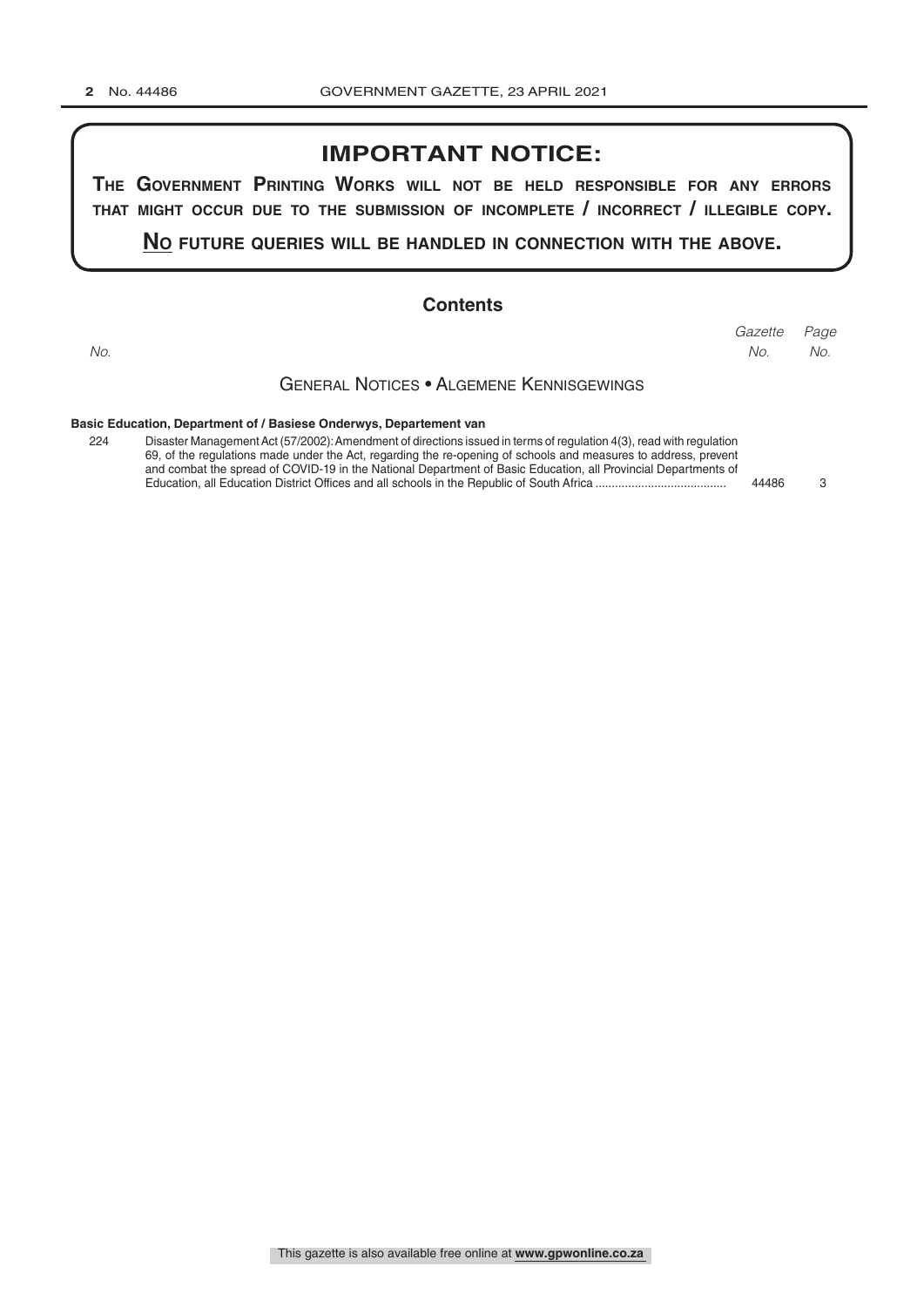## GENERAL NOTICES • ALGEMENE KENNISGEWINGS

## **DEPARTMENT OF BASIC EDUCATION DEPARTMENT OF BASIC EDUCATION**

<span id="page-2-0"></span>**NOTICE 224 OF 2021** 

#### **DISASTER MANAGEMENT ACT, 2002**

**AMENDMENT OF DIRECTIONS ISSUED IN TERMS OF REGULATION 4(3), READ WITH REGULATION 69, OF THE REGULATIONS MADE UNDER THE DISASTER MANAGEMENT ACT, 2002 (ACT NO. 57 OF 2002), REGARDING THE RE-OPENING OF SCHOOLS AND MEASURES TO ADDRESS, PREVENT AND COMBAT THE SPREAD OF COVID-19 IN THE NATIONAL DEPARTMENT OF BASIC EDUCATION, ALL PROVINCIAL DEPARTMENTS OF EDUCATION, ALL EDUCATION DISTRICT OFFICES AND ALL SCHOOLS IN THE REPUBLIC OF SOUTH AFRICA**

I, Angelina Matsie Motshekga, Minister of Basic Education, in terms of regulation 4(3), read with regulation 69, of the Regulations made under the Disaster Management Act, 2002 (Act No. 57 of 2002), published under Government Notice No. R.480, in Government *Gazette* No. 43258 of 29 April 2020, as amended, hereby amend the Directions regarding the re-opening of schools and measures to address, prevent and combat the spread of COVID-19 in the National Department of Basic Education, and all Provincial Departments of Education, all education district offices and all schools in the Republic of South Africa, published under Government Notice No. 42, in Government *Gazette* No. 44154 of 12 February 2021, as amended, as set out in the Schedule.

stemstgety

**MRS AM MOTSHEKGA, MP MINISTER OF BASIC EDUCATION DATE: 22 APRIL 2021**

1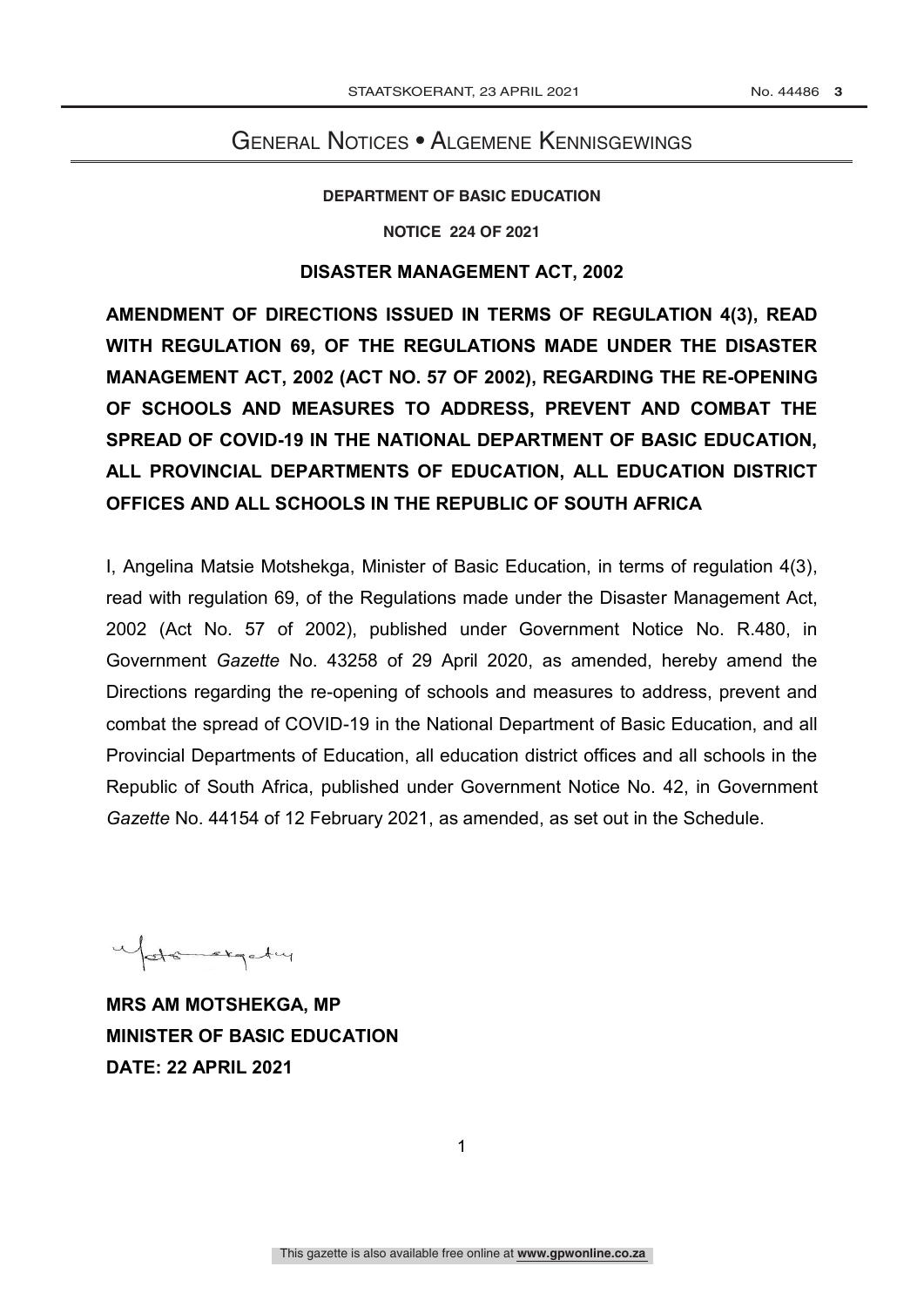## **SCHEDULE**

## **Definition**

**1.** In this Schedule, the "Directions" means the Directions regarding the re-opening of schools and measures to address, prevent and combat the spread of COVID-19 in the National Department of Basic Education, and Provincial Departments of Education, and all schools in the Republic of South Africa, as published under Government Notice No. 42, in Government *Gazette* No. 44154 of 12 February 2021, and amended under Government Notice No. 145, published in Government *Gazette* No. 44339 of 27 March 2021.

## **Amendment of direction 11 of Directions**

- **2.** Direction 11 of the Directions is hereby amended—
- (a) by the substitution for sub-direction (1) of the following sub-direction:
	- "(1) The following activities are permitted and may resume, without any spectators, subject to compliance with hygiene and safety measures to prevent and combat the spread of COVID-19, and subject to compliance with social distancing measures pertaining to gatherings:
		- (a) All school sport matches, which includes contact and non-contact sport;
		- (b) physical education;
		- (c) extracurricular activities; and
		- (d) inter-school, district, provincial and national school sport tournaments.";
- (b) by the deletion of sub-direction (1A);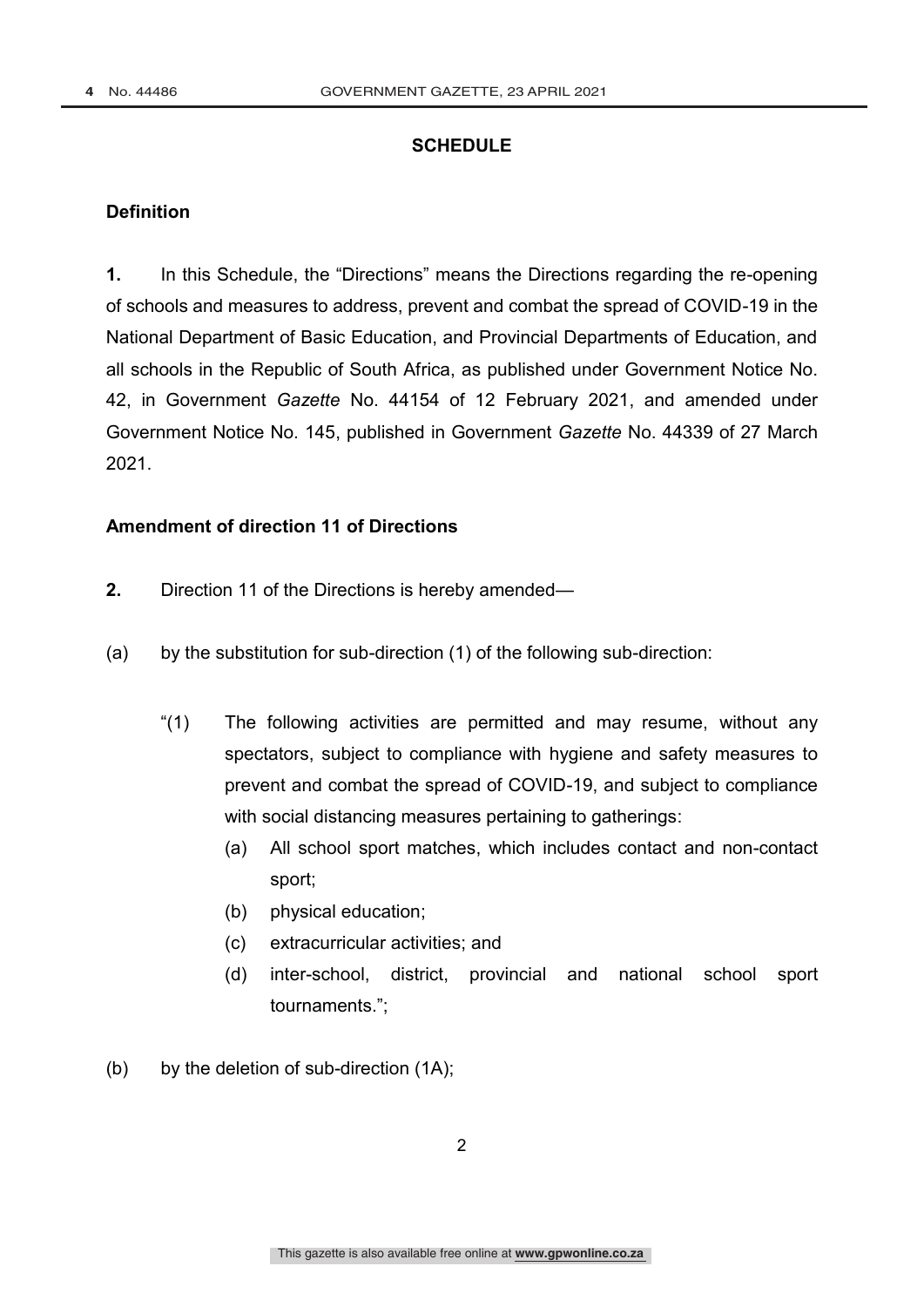- (c) by the substitution for the introductory paragraph in sub-direction (2) for the following paragraph:
	- "(2) The following safety measures must be adhered to when resuming the activities contemplated in sub-direction (1):"; and
- (d) by the substitution in sub-direction (2) for paragraph (s) of the following paragraph:
	- "(s) the number of persons, including participants, referees, adjudicators, technical officials, volunteers, medical team, media or broadcasting team, and stadium workers, permitted at a venue at any one time is limited to—
		- (i) a maximum of 250 persons, for indoor venues; and
		- (ii) a maximum of 500 persons, for outdoor venues,

and if the venue is too small to hold 250 persons indoors or 500 persons outdoors, observing a distance of at least one and a half metres from each other, then not more than 50 percent of the capacity of the venue may be used, subject to strict adherence to all health protocols and social distancing measures.".

## **Commencement**

**3.** These amendment directions come into operation on the date of publication thereof in the Government *Gazette*.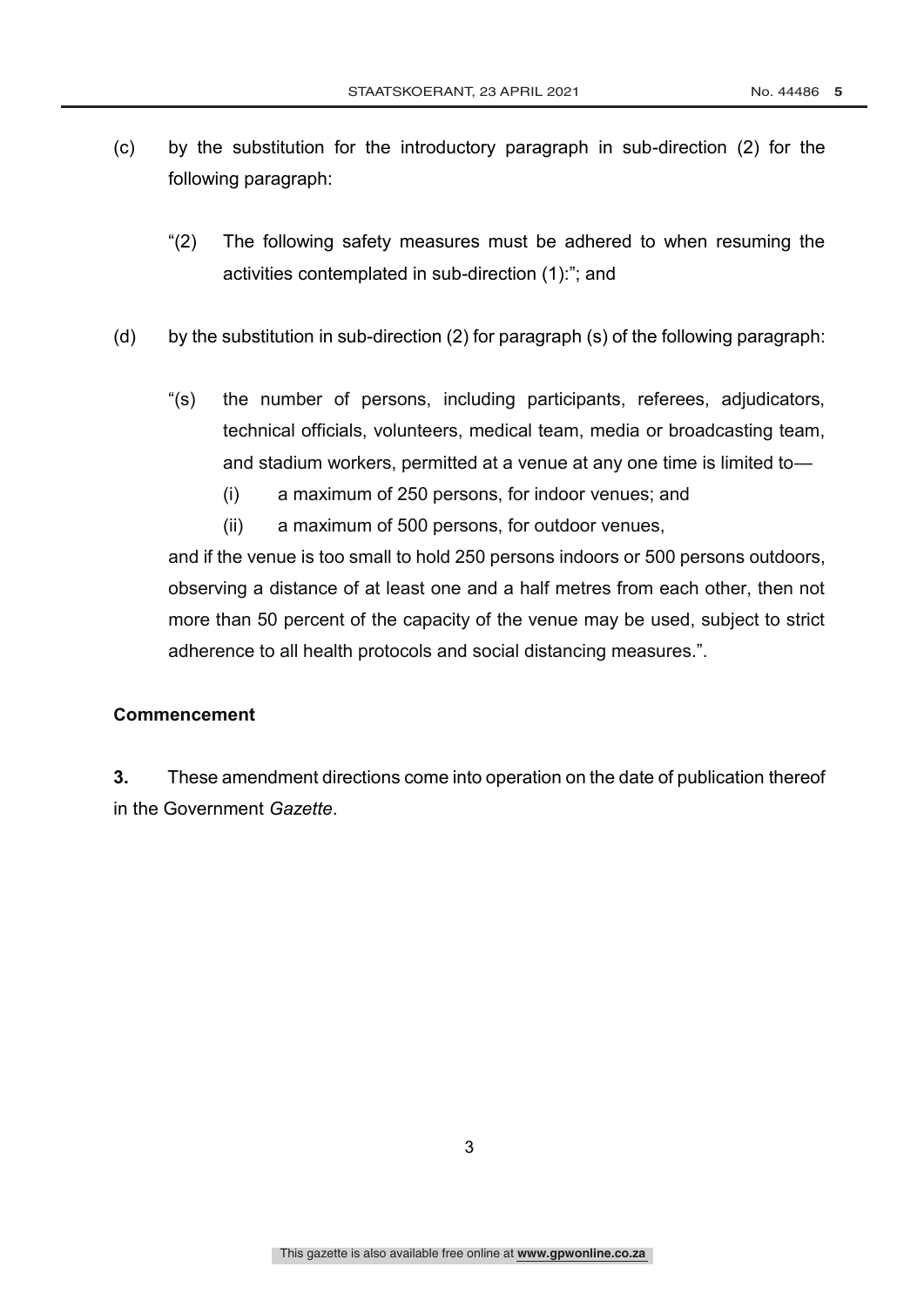This gazette is also available free online at **www.gpwonline.co.za**